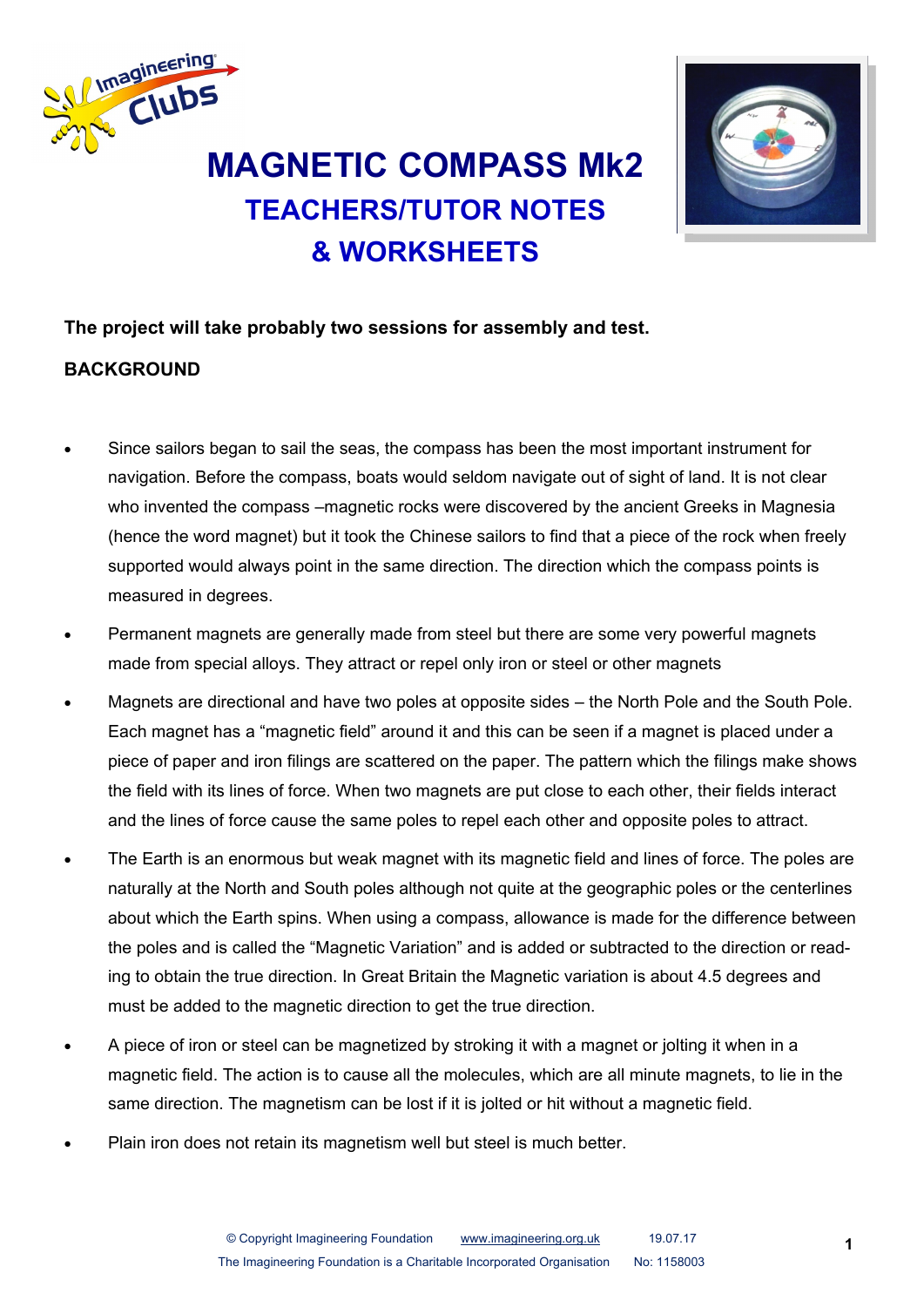

# **MAGNETIC COMPASS Mk2**

#### **CONSTRUCTION**

The construction of the **compass card** with a pair of compasses and a ruler requires some practice. It is usual for the pupils to make several shots at it

before they get it right. If pairs of compasses are not available it is possible to use a protractor and the inside of the case before it is glued to the base.

#### **Session 1:**

#### **Whiteboard:**

- History of compass navigation is difficult at sea without a compass.
- Before the compass navigation was mainly by the sun or stars at night.
- In cloudy weather ships sailed in sight of the land.
- Natural magnetic rock called Lodestone was used.
- Magnets have North and South poles
- Same poles repel -- Opposite poles attract.
- The world is a large magnet and the south pole of the magnetic compass points to the North Pole of the world.
- Compass bearing is measured as an angle 360 degrees in a full circle.
- Difference between magnetic north and true north.
- Moss grows on north side of trees (in northern hemisphere).
- Robert Peary discovered North Pole in 1909.
- Roald Amundsen discovered South Pole and just beat Scott who died in the attempt.
- An electromagnet is only magnetic when an electrical current passes through it.
- When the electricity is switched off it ceases to be magnetic.

#### **Practical**

- Fit pin to base and assemble.
- Magnetise compass needle.
- Fit brass bearing to needle and glue.

#### **Session 2**

#### **Whiteboard:**

- Revision of previous week.
- Effect of iron on magnet and compass
- Cannot test a compass on desk with iron legs. When iron ships were first used compass showed very large errors with disastrous results.
- Where are magnets used in the home? Refrigerator door seal -- Fridge picture magnets -- Cupboard door catch – Sharp knife rack
- Friction compass needle must have minimum friction. Hence the use of a sharp pin and a brass bearing.

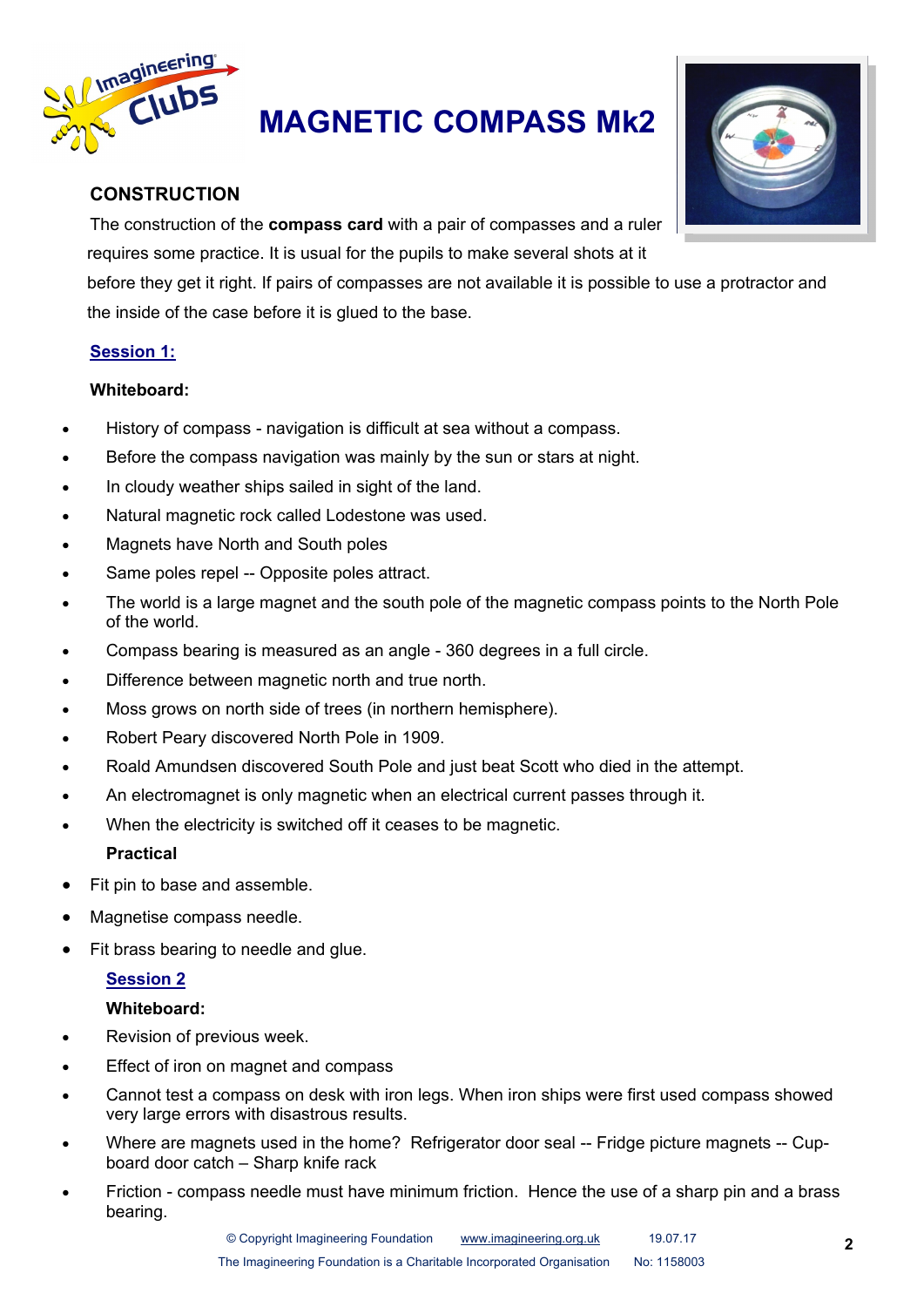

**MAGNETIC COMPASS Mk2**



#### **Practical**

- Construct compass card.
- Fit compass card and calibrate compass away from any iron objects.
- Competition for compass-which points nearest to magnetic north.

**To give practical experience in using the Compass, create a simple Navigation Team Exercise for use in the school playground or hall**.

#### **Websites referring to a navigation compass**

- Compass Wikipedia
- en.wikipedia.org/wiki/**Compass**
- Magnetic Compass Kjer Kjersmo
- www.learn-[orienteering.org/old/lesson3.html](http://www.learn-orienteering.org/old/lesson3.html)
- Magnetic Compass Scouting Resources
- http://www.scoutresources.org.uk/SR/compass/index.html
- **Magnetism**
- www.zephyrus.co.uk/magnets.html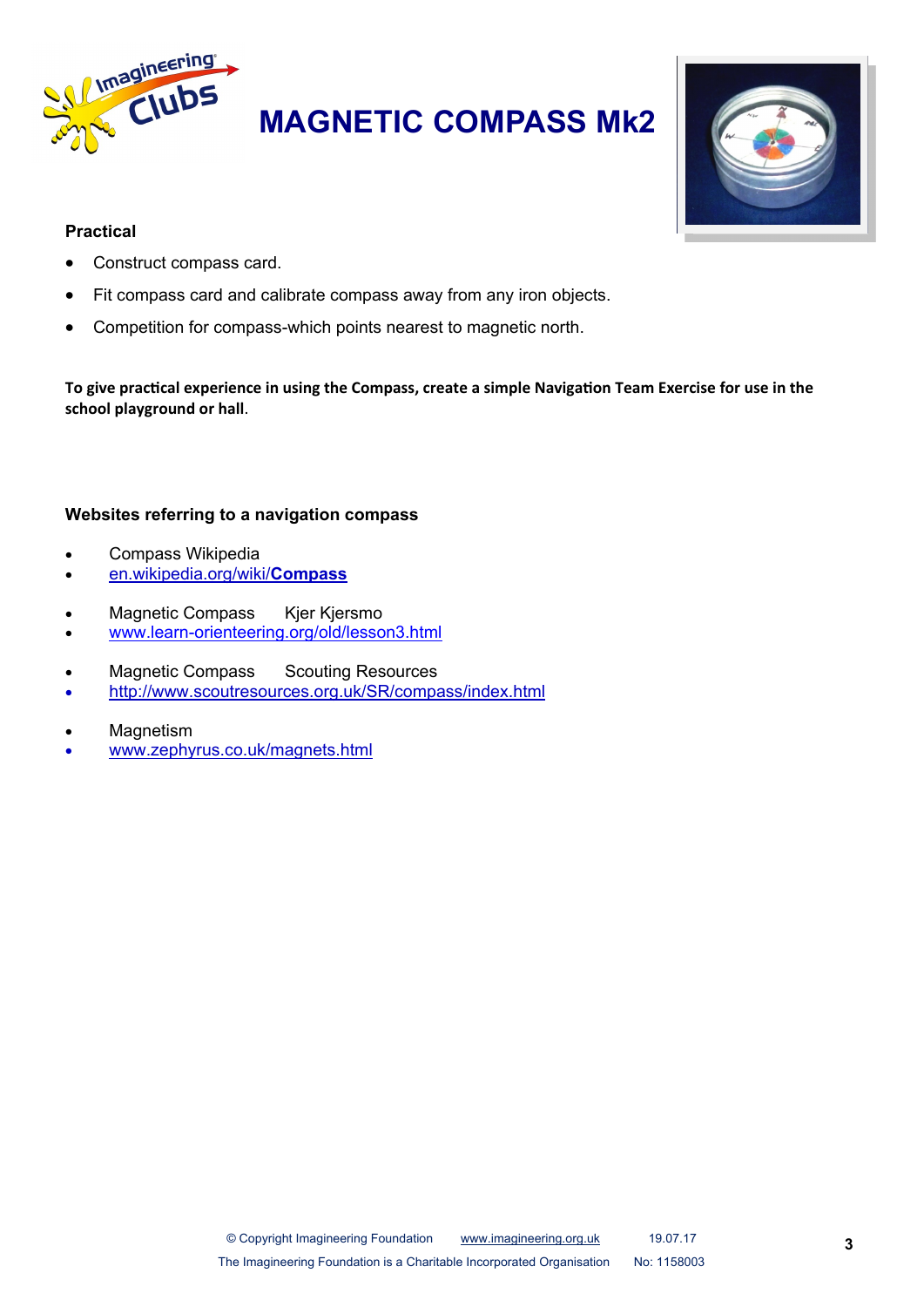

**MAGNETIC COMPASS Mk2**



#### **WORKSHEET**

1. How many degrees in a circle? ....................................

2 What bearing angle is a) due west …………………………

b) due east ………………………..

3. Give three examples of the use of magnets in the home.

...................................................................................... ...................................................................................... ......................................................................................

4. Draw a picture of the compass you have made so that next year's class can see how to make it.

5. How do you find north without a compass? ...................................................................................... ...................................................................................... 6. Who discovered the North Pole? ................................................ Who discovered the South Pole? ................................................. 7. What is an electromagnet? ......................................................... .........................................................

8. Write a story about someone who lost their way home but had made a compass like yours.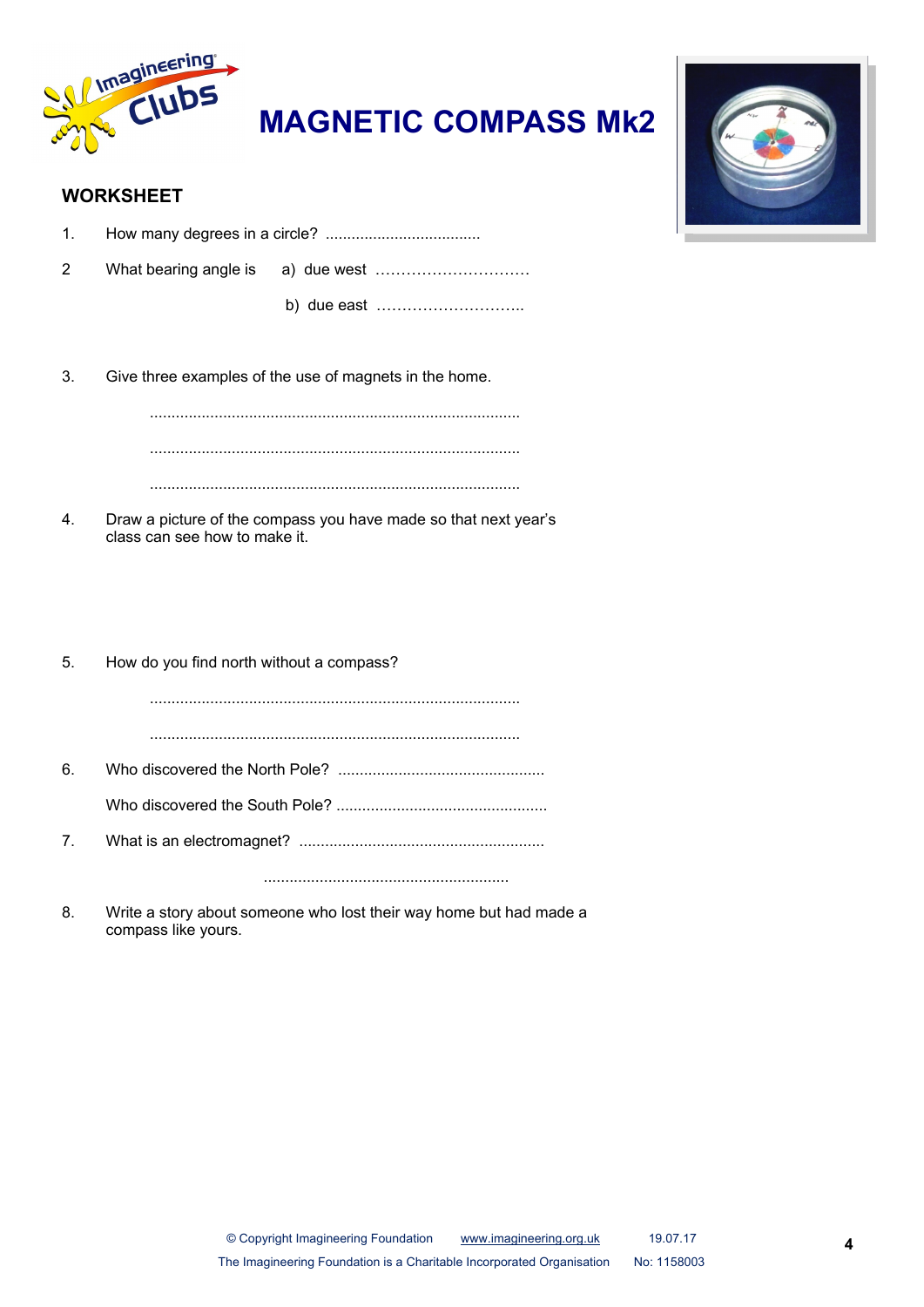

# CONSTRUCTION OF THE COMPASS CARD

**METHOD 1**